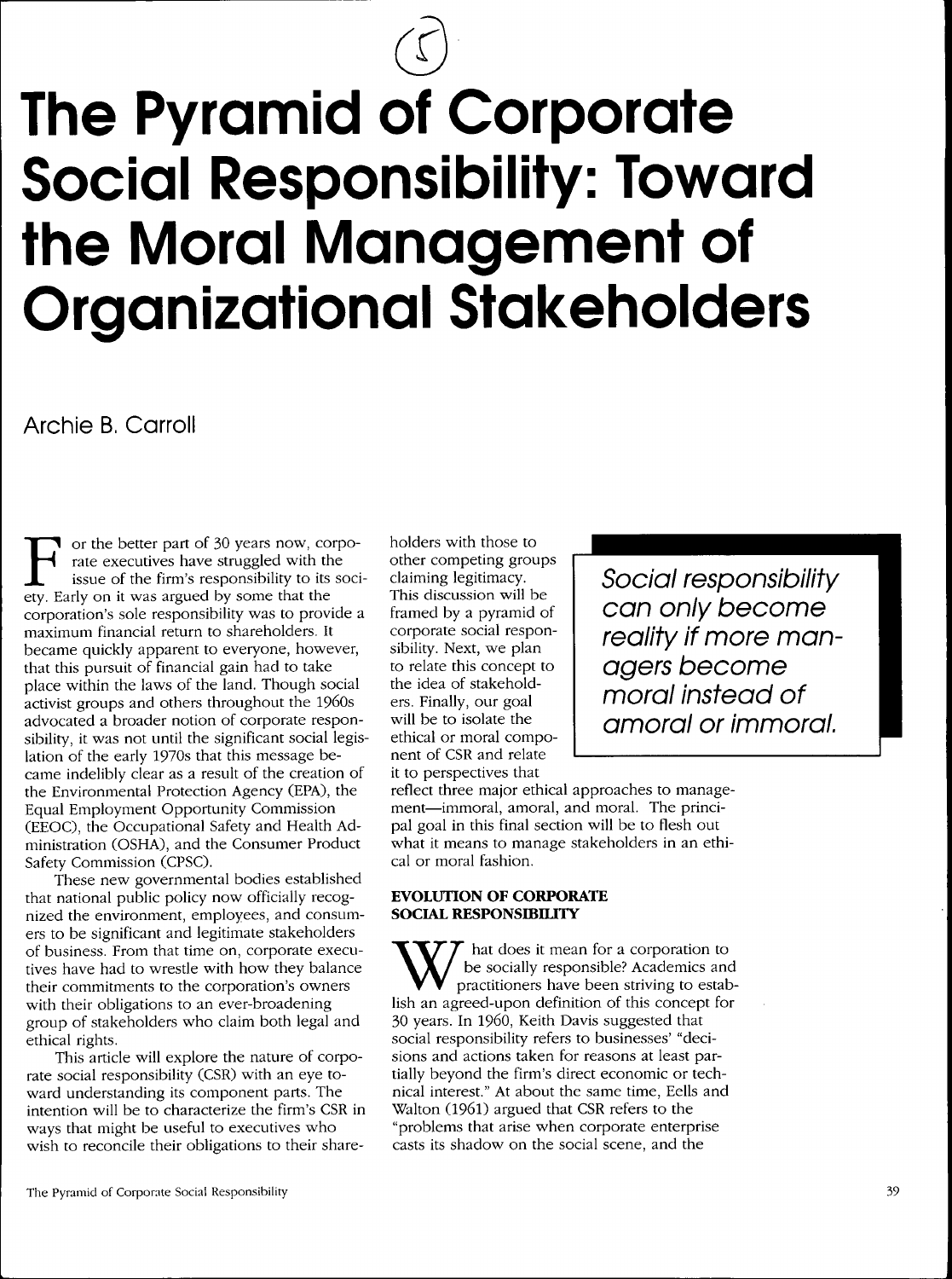#### **Figure 1 Economic and Legal Components of Corporate Social Responsibility** Economic Components (Responsibilities) 1. It is important to perform in a manner consistent with maximizing earnings per share. 2. It is important to be committed to being as profitable as possible. 3. It is important to maintain a strong competitive position. Legal Components (Responsibilities) 1. It is important to perform in a manner consistent with expectations of government and law. 2. It is important to comply with various federal, state, and local regulations. 3. It is important to be a law-abiding corporate citizen.

- 4. It is important to maintain a high level of operating efficiency.
- 5. It is important that a successful firm be defined as one that is consistently profitable.
- 4. It is important that a successful firm be defined as one that fulfills its legal obligations.
- *5.* It is important to provide goods and services that at least meet minimal legal requirements.

ethical principles that ought to govern the relationship between the corporation and society."

In 1971 the Committee for Economic Development used a "three concentric circles" approach to depicting CSR. The inner circle included basic economic functions—growth, products, jobs. The intermediate circle suggested that the economic functions must be exercised with a sensitive awareness of changing social values and priorities. The outer circle outlined newly emerging and still amorphous responsibilities that business should assume to become more actively involved in improving the social environment.

The attention was shifted from social responsibility to social responsiveness by several other writers. Their basic argument was that the emphasis on responsibility focused exclusively on the notion of business obligation and motivation and that action or performance were being overlooked. The social responsiveness movement, therefore, emphasized corporate action, proaction, and implementation of a social role. This was indeed a necessary reorientation.

The question still remained, however, of reconciling the firm's economic orientation with its social orientation. A step in this direction was taken when a comprehensive definition of CSR was set forth. In this view, a four-part conceptualization of CSR included the idea that the corporation has not only economic and legal obligations, but ethical and discretionary (philanthropic) responsibilities as well (Carroll 1979). The point here was that CSR, to be accepted as

legitimate, had to address the entire spectrum of obligations business has to society, including the most fundamental—economic. It is upon this four-part perspective that our pyramid is based.

In recent years, the term corporate social performance (CSP) has emerged as an inclusive and global concept to embrace corporate social responsibility, responsiveness, and the entire spectrum of socially beneficial activities of businesses. The focus on social performance emphasizes the concern for corporate action and accomplishment in the social sphere. With a performance perspective, it is clear that firms must formulate and implement-social goals and programs as well as integrate ethical sensitivity into all decision making, policies, and actions. With a results focus, CSP suggests an all-encompassing orientation towards normal criteria by which we assess business performance to include quantity, quality, effectiveness, and efficiency. While we recognize the vitality of the performance concept, we have chosen to adhere to the CSR terminology for our

present discussion. With just a slight change of focus, however, we could easily be discussing a CSP rather than a CSR pyramid. In any event, our long-term concern is what managers do with these ideas in terms of implementation.

## **THE PYRAMID OF CORPORATE**

**FF** or CSR to be accepted by a conscientious business person, it should be framed in such a way that the entire range of business responsibilities are embraced. It is suggested or CSR to be accepted by a conscientious business person, it should be framed in such a way that the entire range of busihere that four kinds of social responsibilities constitute total CSR: economic, legal, ethical, and philanthropic. Furthermore, these four categories or components of CSR might be depicted as a pyramid. To be sure, all of these kinds of responsibilities have always existed to some extent, but it has only been in recent years that ethical and philanthropic functions have taken a significant place. Each of these four categories deserves closer consideration.

#### **Economic Responsibilities**

Historically, business organizations were created as economic entities designed to provide goods and services to societal members. The profit motive was established as the primary incentive for entrepreneurship. Before it was anything else, the business organization was the basic economic unit in our society. As such, its principal role was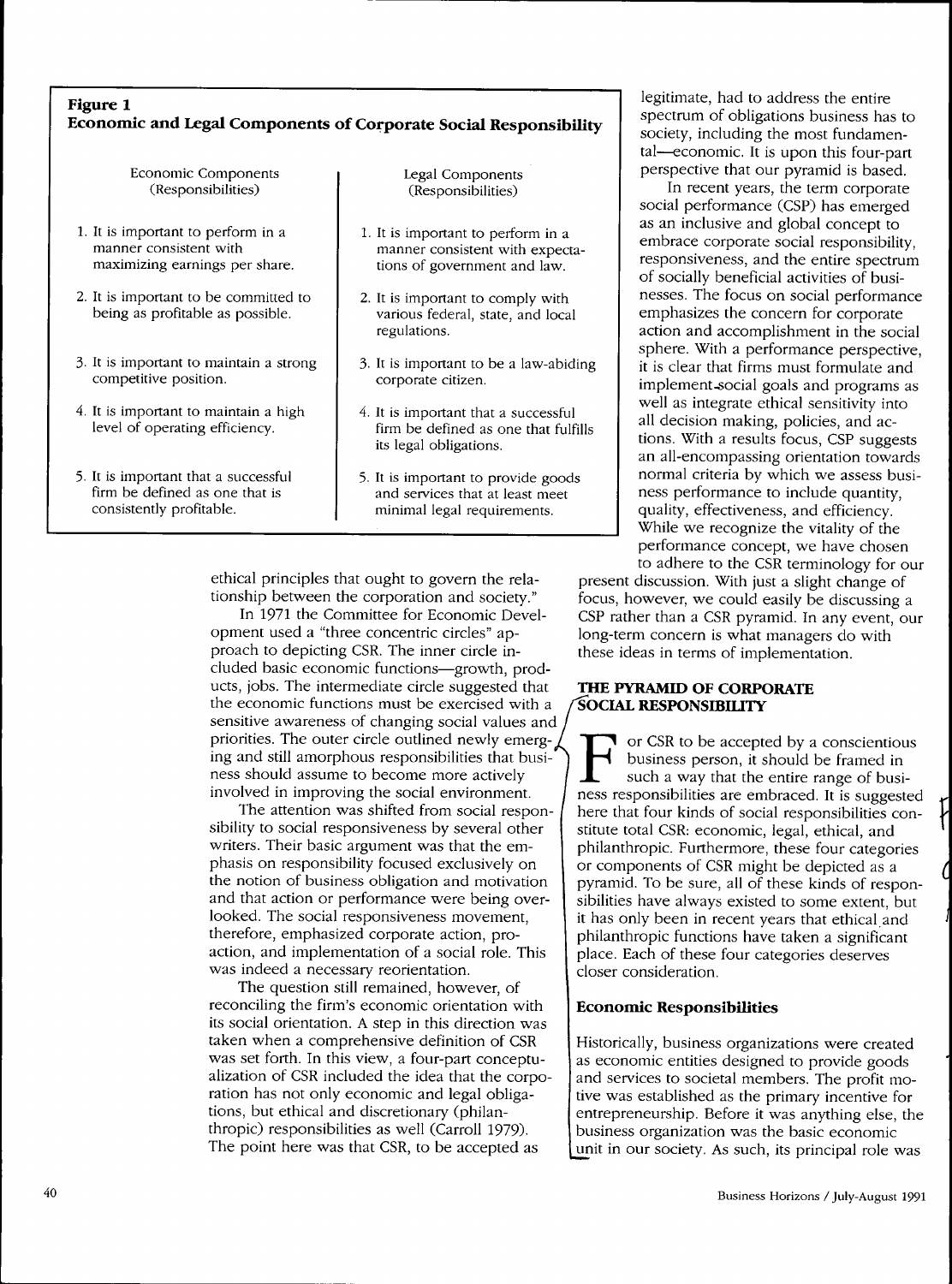to produce goods and services that consumers needed and wanted and to make an acceptable profit in the process. At some point the idea of the profit motive got transformed into a notion of maximum profits, and this has been an enduring value ever since. All other business responsibilities are predicated upon the economic responsibility of the firm, because without it the others become moot considerations. **Figure 1** summarizes some important statements characterizing economic responsibilities. Legal responsibilities are also depicted in Eigure 1, and we will consider them next.

#### **Legal Responsibilities**

Society has not only sanctioned business to operate according to the profit motive; at the same time business is expected to comply with the laws and regulations promulgated by federal, state, and local governments as the ground rules under which business must operate. As a partial fulfillment of the "social contract" between business and society, firms are expected to pursue their economic missions within the framework of the law. Legal responsibilities reflect a view of "codified ethics" in the sense that they embody basic notions of fair operations as established by our lawmakers. They are depicted as the next layer on the pyramid to portray their historical development, but they are appropriately seen as coexisting with economic responsibilities as fundamental precepts of the free enterprise system.

#### **Ethical Responsibilities**

Although economic and legal responsibilities embody ethical norms about fairness and justice, ethical responsibilities embrace those activities and practices that are expected or prohibited by societal members even though they are not codified into law. Ethical responsibilities embody those standards, norms, or expectations that reflect a concern for what consumers, employees, shareholders, and the community regard as fair, just, or in keeping with the respect or protection of stakeholders' moral rights.

In one sense, changing ethics or values precede the establishment of law because they become the driving force behind the very creation of laws or regulations. Eor example, the environmental, civil rights, and consumer movements reflected basic alterations in societal values and thus may be seen as ethical bellwethers foreshadowing and resulting in the later legislation. In another sense, ethical responsibilities may be

#### **Figure 2 Ethical and Philanthropic Components of Corporate Social Responsibility**

Ethical Components (Responsibilities)

- 1. It is important to perform in a manner consistent with expectations of societal mores and ethical norms.
- 2. It is important to recognize and respect new or evolving ethical/ moral norms adopted by society.
- 3. It is important to prevent ethical norms from being compromised in order to achieve corporate goals.
- 4. It is important that good corporate citizenship be defined as doing what is expected morally or ethically.
- 5. It is important to recognize that corporate integrity and ethical behavior go beyond mere compliance with laws and regulations.

Philanthropic Components (Responsibilities)

- 1. It is important to perform in a manner consistent with the philanthropic and charitable expectations of society.
- 2. It is important to assist the fine and performing arts.
- 3. It is important that managers and employees participate in voluntary and charitable activities within their local communities.
- 4. It is important to provide assistance to private and public educational institutions.
- 5. It is important to assist voluntarily those projects that enhance a community's "quality of life."

seen as embracing newly emerging values and norms society expects business to meet, even though such values and norms may reflect a higher standard of performance than that currently required by law. Ethical responsibilities in this sense are often ill-defined or continually under public debate as to their legitimacy, and thus are frequently difñcult for business to deal with.

Superimposed on these ethical expectations emanating from societal groups are the implied levels of ethical performance suggested by a consideration of the great ethical principles of moral philosophy. This would include such principles as justice, rights, and utilitarianism.

The business ethics movement of the past decade has firmly established an ethical responsibility as a legitimate CSR component. Though it is depicted as the next layer of the CSR pyramid, it must be constantly recognized that it is in dynamic interplay with the legal responsibility category. That is, it is constantly pushing the legal responsibility category to broaden or expand while at the same time placing ever higher expectations on businesspersons to operate at levels above that required by law. **Figure 2** depicts statements that help characterize ethical responsibilities. The figure also summarizes philanthropic responsibilities, discussed next.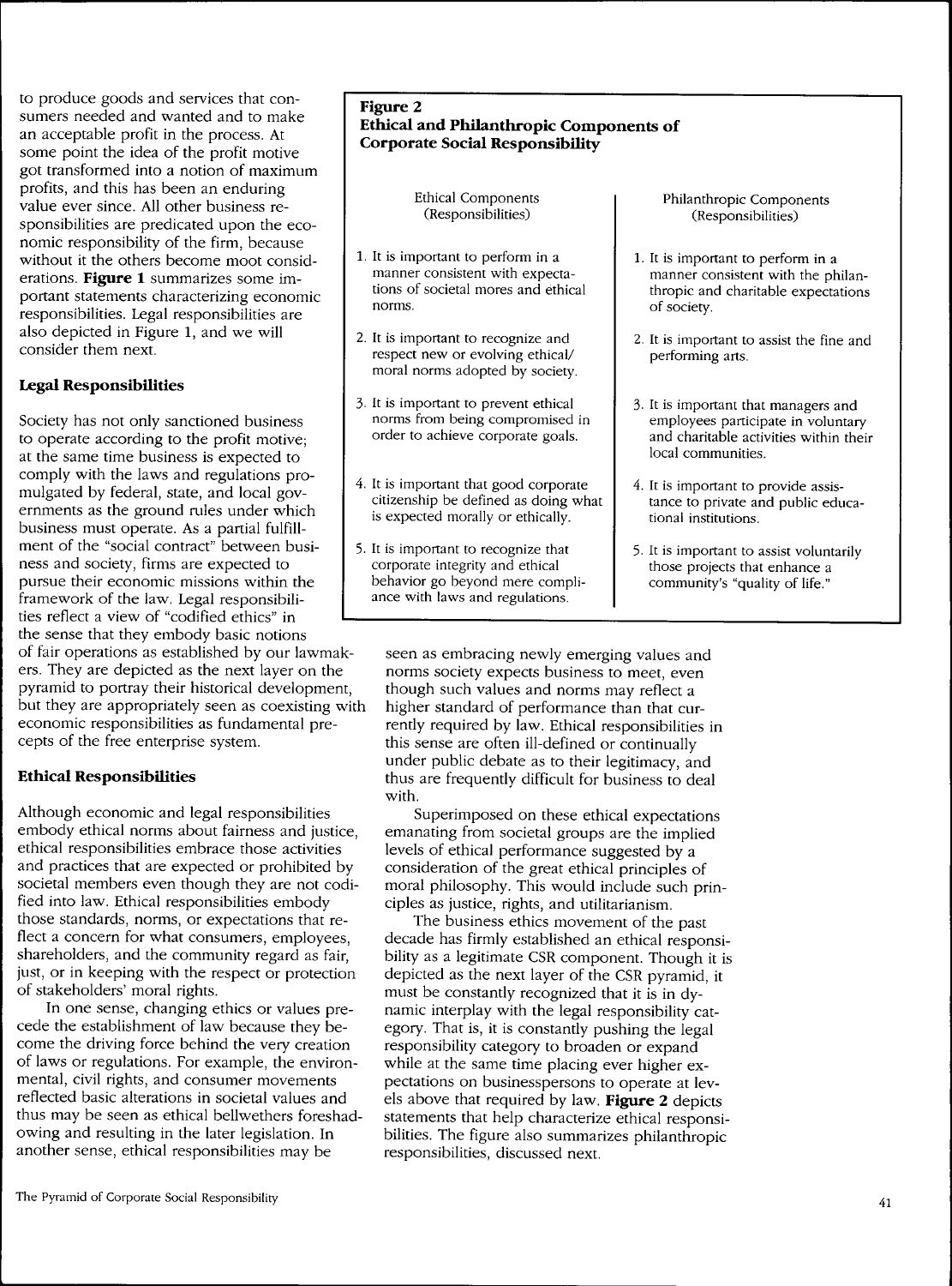

#### **Philanthropic Responsibilities**

Philanthropy encompasses those corporate actions that are in response to society's expectation that businesses be good corporate citizens. This includes actively engaging in acts or programs to promote human welfare or goodwill. Examples of philanthropy include business contributions of financial resources or executive time, such as contributions to the arts, education, or the community. A loaned-executive program that provides leadership for a community's United Way campaign is one illustration of philanthropy.

The distinguishing feature between philanthropic and ethical responsibilities is that the former are not expected in an ethical or moral sense. Communities desire firms to contribute their money, facilities, and employee time to humanitarian programs or purposes, but they do not regard the firms as unethical if they do not provide the desired level. Therefore, philanthropy is more discretionary or voluntary on the

part of businesses even though there is always the societal expectation that businesses provide it.

One notable reason for making the distinction between philanthropic and ethical responsibilities is that some firms feel they are being socially responsible if they are just good citizens in the community. This distinction brings home the vital point that CSR includes philanthropic contributions but is not limited to them. In fact, it would be argued here that philanthropy is highly desired and prized but actually less important than the other three categories of social responsibility. In a sense, philanthropy is icing on the cake—or on the pyramid, using our metaphor.

The pyramid of corporate social responsibility is depicted in **Figure 3-** It portrays the four components of CSR, beginning with the basic building block notion that economic performance undergirds all else. At the same time, business is expected to obey the law because the law is society's codification of acceptable and unacceptable behavior. Next is business's responsibility to be ethical. At its most fundamental level, this is the obligation to do what is right, just, and fair, and to avoid or minimize harm to stakeholders (employees, consumers, the environment, and others). Finally, business is expected to be a good corporate citizen. This is captured in the philanthropic responsibility, wherein business is expected to contribute financial and human resources to the community and to improve the quality of life.

No metaphor is perfect, and the CSR pyramid is no exception. It is intended to portray that the total CSR of business comprises distinct components that, taken together, constitute the whole. Though the components have been treated as separate concepts for discussion purposes, they are not mutually exclusive and are not intended to juxtapose a firm's economic responsibilities with its other responsibilities. At the same time, a consideration of the separate components helps the manager see that the different types of obligations are in a constant but dynamic tension with one another. The most critical tensions, of course, would be between economic and legal, economic and ethical, and economic and philanthropic. The traditionalist might see this as a conflict between a firm's "concern for profits" versus its "concern for society," but it is suggested here that this is an oversimplification. A CSR or stakeholder perspective would recognize these tensions as organizational realities, but focus on the total pyramid as a unified whole and how the firm might engage in decisions.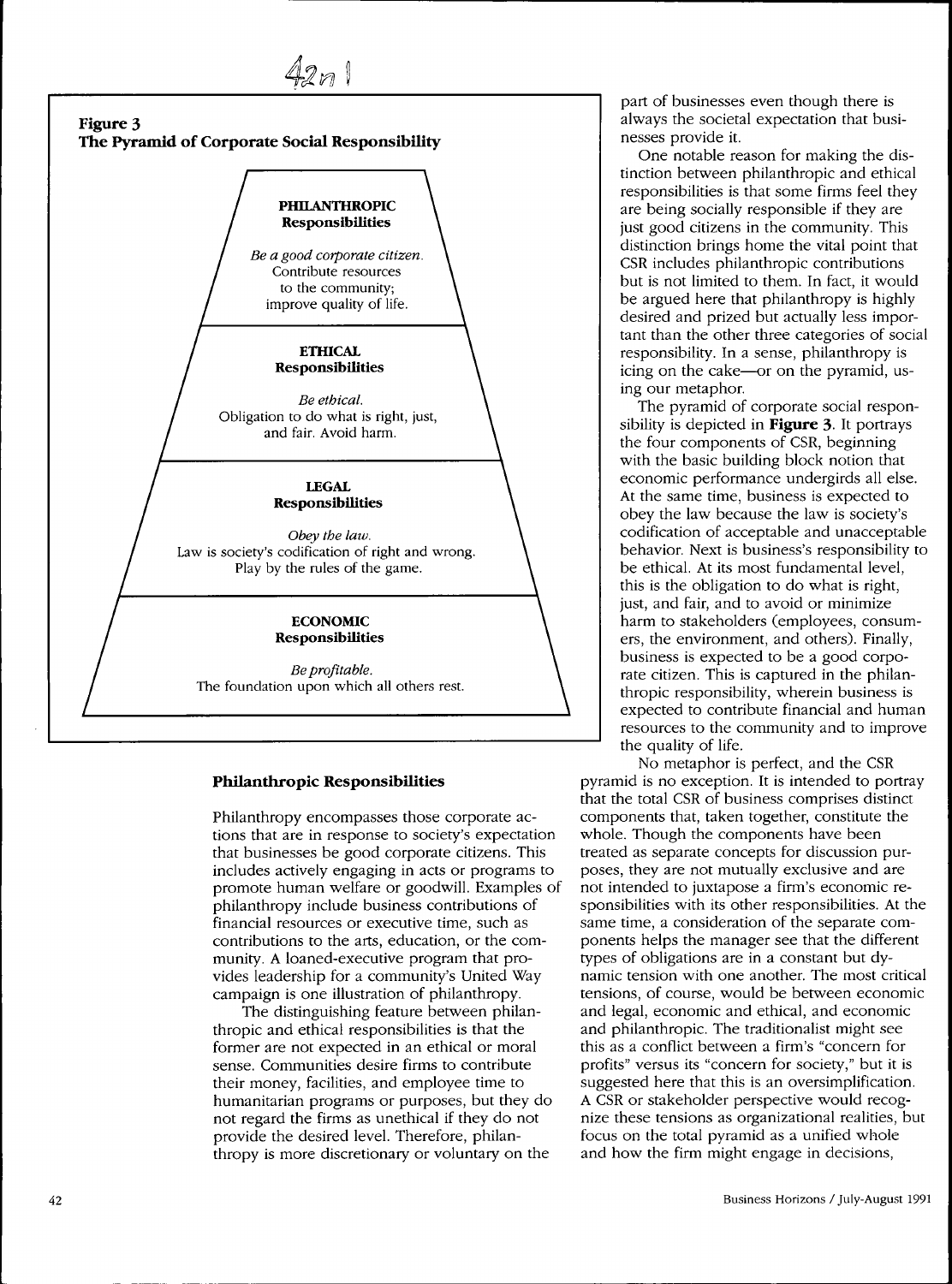actions, and programs that simultaneously fulfill all its component parts.

In summary, the total corporate social responsibility of business entails the simultaneous fulfillment of the firm's economic, legal, ethical, and philanthropic responsibilities. Stated in more pragmatic and managerial terms, the CSR firm should strive to make a profit, obey the law, be ethical, and be a good corporate citizen.

Upon first glance, this array of responsibilities may seem broad. They seem to be in striking contrast to the classical economic argument that management has one responsibility: to maximize the profits of its owners or shareholders. Economist Milton Friedman, the most outspoken proponent of this view, has argued that social matters are not the concern of business people and that these problems should be resolved by the unfettered workings of the free market system. Friedman's argument loses some of its punch, however, when you consider his assertion in its totality. Friedman posited that management is "to make as much money as possible while conforming to the basic rules of society, both those embodied in the law and those embodied in ethical custom" (Friedman 1970). Most people focus on the first part of Friedman's quote but not the second part. It seems clear from this statement that profits, conformity to the law, and ethical custom embrace three components of the CSR pyramid—economic, legal, and ethical. That only leaves the philanthropic component for Friedman to reject. Although it may be appropriate for an economist to take this view, one would not encounter many business executives today who exclude philanthropic programs from their firms' range of activities. It seems the role of corporate citizenship is one that business has no significant problem embracing. Undoubtedly this perspective is rationalized under the rubric of enlightened self interest.

We next propose a conceptual framework to assist the manager in integrating the four CSR components with organizational stakeholders.

#### **CSR AND ORGANIZATIONAL STAKEHOLDERS**

There is a natural fit between the idea of corporate social responsibility and an organization's stakeholders. The word "social" in CSR has always been vague and lackhere is a natural fit between the idea of corporate social responsibility and an organization's stakeholders. The word ing in specific direction as to whom the corporation is responsible. The concept of stakeholder personalizes social or societal responsibilities by delineating the specific groups or persons business should consider in its CSR orientation. Thus, the stakeholder nomenclature puts "names and faces" on the societal members who are most urgent to business, and to whom it must be responsive.

By now most executives understand that the term "stakeholder" constitutes a play on the word stockholder and is intended to more appropriately describe those groups or persons who have a stake, a claim, or an interest in the operations and decisions of the firm. Sometimes the stake might represent a legal claim, such as that which might be held by an owner, an employee, or a customer who has an explicit or implicit contract. Other times it might be represented by a moral claim, such as when these groups assert a right to be treated fairly or with due process, or to have their opinions taken into consideration in an important business decision.

Management's challenge is to decide which stakeholders merit and receive consideration in the decision-making process. In any given instance, there may be numerous stakeholder groups (shareholders, consumers, employees, suppliers, community, social activist groups) clamoring for management's attention. How do managers sort out the urgency or importance of the various stakeholder claims? Two vital criteria include the stakeholders' legitimacy and their power. From a CSR perspective their legitimacy may be most important. From a management efficiency perspective, their power might be of central influence. Legitimacy refers to the extent to which a group has a justifiable right to be making its claim. For example, a group of 300 employees about to be laid off by a plant-closing decision has a more legitimate claim on management's attention than the local chamber of commerce, which is worried about losing the firm as one of its dues-paying members. The stakeholder's power is another factor. Here we may witness significant differences. Thousands of small, individual investors, for example, wield very little power unless they can find a way to get organized. By contrast, institutional investors and large mutual fund groups have significant power over management because of the sheer magnitude of their investments and the fact that they are organized.

With these perspectives in mind, let us think of stakeholder management as a process by which managers reconcile their own objectives with the claims and expectations being made on them by various stakeholder groups. The challenge of stakeholder management is to ensure that the firm's primary stakeholders achieve their objectives while other stakeholders are also satisfied. Even though this "win-win" outcome is not always possible, it does represent a legitimate and desirable goal for management to pursue to protect its long-term interests.

The important functions of stakeholder management are to describe, understand, analyze, and finally, manage. Thus, five major questions might be posed to capture the essential ingredi-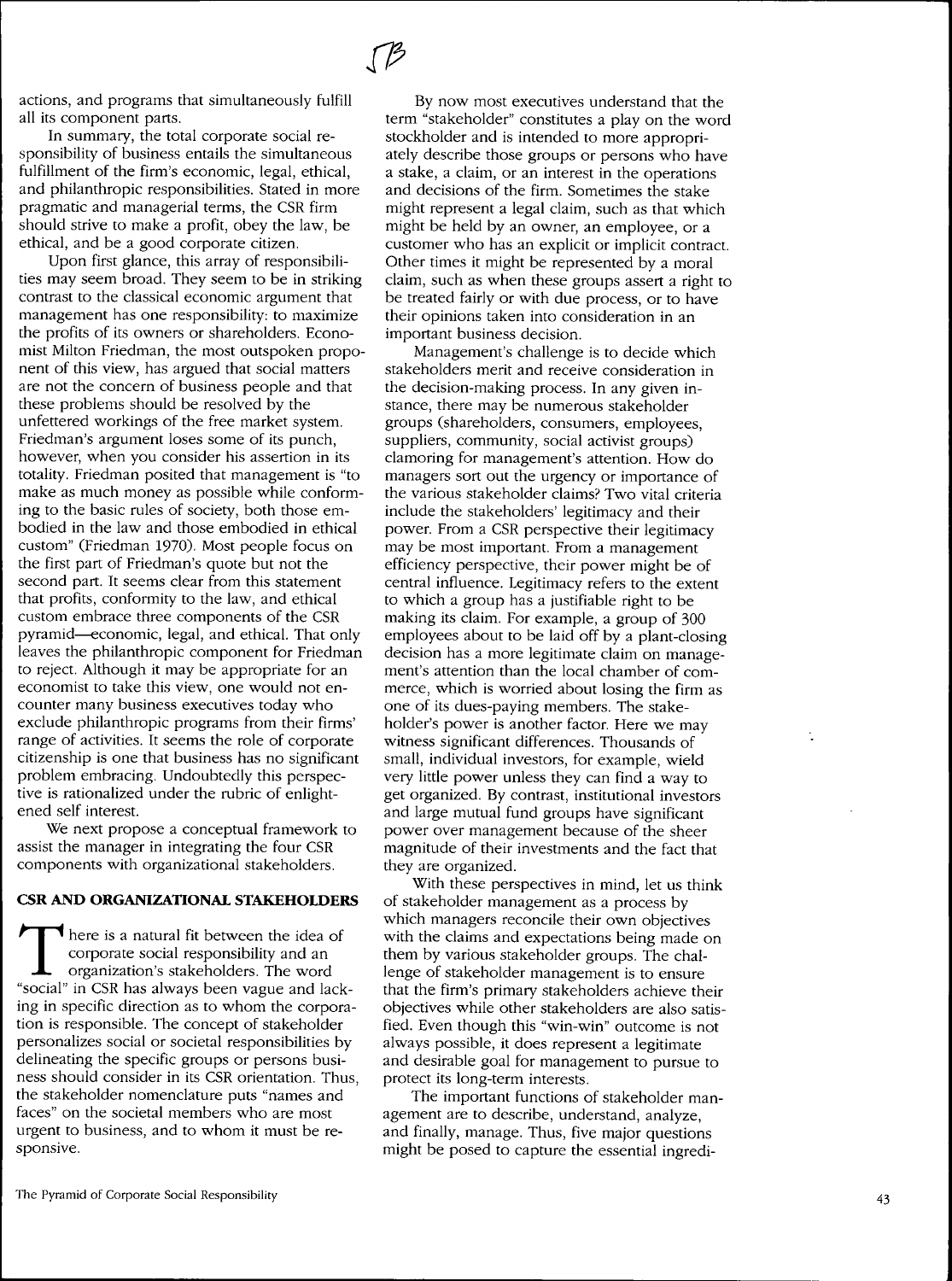| Figure 4<br>Stakeholder/Responsibility Matrix |              |       |         |               |
|-----------------------------------------------|--------------|-------|---------|---------------|
|                                               | Types of CSR |       |         |               |
| Stakeholders                                  | Economic     | Legal | Ethical | Philanthropic |
| Owners                                        |              |       |         |               |
| Customers                                     |              |       |         |               |
| Employees                                     |              |       |         |               |
| Community                                     |              |       |         |               |
| Competitors                                   |              |       |         |               |
| Suppliers                                     |              |       |         |               |
| Social Activist Groups                        |              |       |         |               |
| Public at Large                               |              |       |         |               |
| Others                                        |              |       |         |               |

 $L\sqrt[4]{\wedge}$ 

ents we need for stakeholder management:

1. Who are our stakeholders?

2. What are their stakes?

3. What opportunities and challenges are presented by our stakeholders?

4. What corporate social responsibilities (economic, legal, ethical, and philanthropic) do we have to our stakeholders?

5. What strategies, actions, or decisions should we take to best deal with these responsibilities?

Whereas much could be discussed about each of these questions, let us direct our attention here to question four—what kinds of social responsibilities do we have to our stakeholders? Our objective here is to present a conceptual approach for examining these issues. This conceptual approach or framework is presented as the stakeholder/responsibility matrix in **Figure 4.**

This matrix is intended to be used as an analytical tool or template to organize a manager's thoughts and ideas about what the firm ought to be doing in an economic, legal, ethical, and philanthropic sense with respect to its identified stakeholder groups. By carefully and deliberately moving through the various cells of the matrix, the manager may develop a significant descriptive and analytical data base that can then be used for purposes of stakeholder management. The information resulting from this stakeholder/ responsibility analysis should be useful when developing priorities and making both long-term and short-term decisions involving multiple stakeholder's interests.

To be sure, thinking in stakeholderresponsibility terms increases the complexity of decision making and may be extremely time consuming and taxing, especially at first. Despite its complexity, however, this approach is one methodology management can use to integrate values—^what it stands for—with the traditional economic mission of the organization. In the final analysis, such an integration could be of significant usefulness to management. This is because the stakeholder/responsibility perspective is most consistent with the pluralistic environment faced by business today. As such, it provides the opportunity for an in-depth corporate appraisal of financial as well as social and economic concerns. Thus, the stakeholder/responsibility perspective would be an invaluable foundation for responding to the fifth stakeholder management question about strategies, actions, or decisions that should be pursued to effectively respond to the environment business faces.

#### **MORAL MANAGEMENT AND STAKEHOLDERS**

A this juncture we would like to expour upon the link between the firm's ethical responsibilities or perspectives and its major stakeholder groups. Here we are isolating t this juncture we would like to expound upon the link between the firm's ethical responsibilities or perspectives and its the ethical component of our CSR pyramid and discussing it more thoroughly in the context of stakeholders. One way to do this would be to use major ethical principles such as those of justice, rights, and utilitarianism to identify and describe our ethical responsibilities. We will take another alternative, however, and discuss stakeholders within the context of three major ethical approaches—immoral management, amoral management, and moral management. These three ethical approaches were defined and discussed in an earlier *Business Horizons* article (Carroll 1987). We will briefly describe and review these three ethical types and then suggest how they might be oriented toward the major stakeholder groups. Our goal is to profile the likely orientation of the three ethical types with a special emphasis upon moral management, our preferred ethical approach.

#### **Three Moral Types**

If we accept that the terms ethics and morality are essentially synonymous in the organizational context, we may speak of immoral, amoral, and moral management as descriptive categories of three different kinds of managers. Immoral man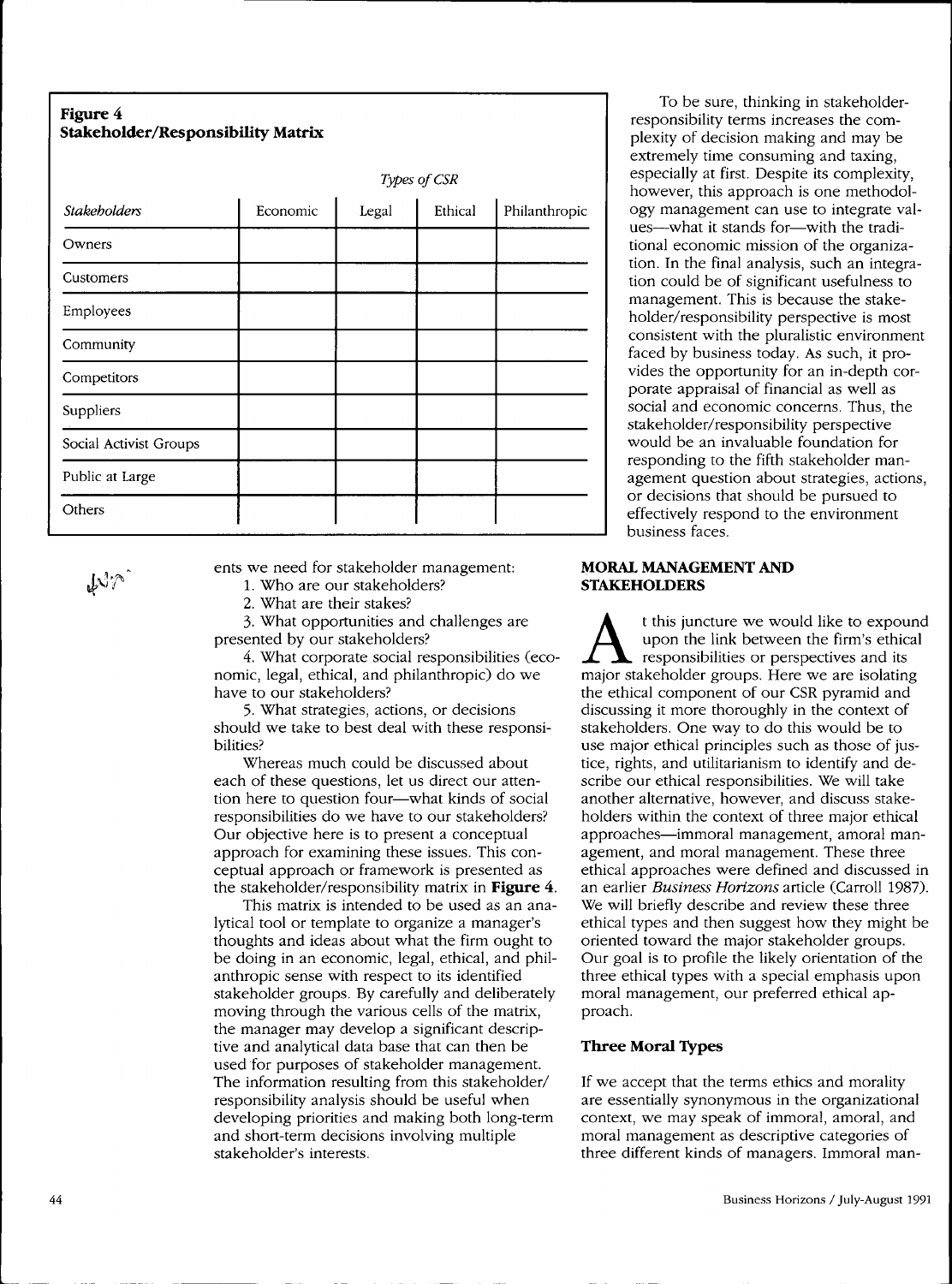agement is characterized by those managers whose decisions, actions, and behavior suggest an active opposition to what is deemed right or ethical. Decisions by immoral managers are discordant with accepted ethical principles and, indeed, imply an active negation of what is moral. These managers care only about their or their organization's profitability and success. They see legal standards as barriers or impediments management must overcome to accomplish what it wants. Their strategy is to exploit opportunities for personal or corporate gain.

An example might be helpful. Many observers would argue that Charles Keating could be described as an immoral manager. According to the federal government, Keating recklessly and fraudulently ran California's Lincoln Savings into the ground, reaping \$34 million for himself and his family. A major accounting firm said about Keating: "Seldom in our experience as accountants have we experienced a more egregious example of the misapplication of generally accepted accounting principles" ("Good Timing, Charlie" 1989).

The second major type of management ethics is amoral management. Amoral managers are neither immoral nor moral but are not sensitive to the fact that their everyday business decisions may have deleterious effects on others. These managers lack ethical perception or awareness. That is, they go through their organizational lives not thinking that their actions have an ethical dimension. Or they may just be careless or inattentive to the implications of their actions on stakeholders. These managers may be well intentioned, but do not see that their business decisions and actions may be hurting those with whom they transact business or interact. Typically their orientation is towards the letter of the law as their ethical guide. We have been describing a sub-category of amorality known as unintentional amoral managers. There is also another group we may call intentional amoral managers. These managers simply think that ethical considerations are for our private lives, not for business. They believe that business activity resides outside the sphere to which moral judgments apply. Though most amoral managers today are unintentional, there may still exist a few who just do not see a role for ethics in business.

Examples of unintentional amorality abound. When police departments stipulated that applicants must be 5'10" and weigh 180 pounds to qualify for positions, they just did not think about the adverse impact their policy would have on women and some ethnic groups who, on average, do not attain that height and weight. The liquor, beer, and cigarette industries provide other examples. They did not anticipate that their products would create serious moral issues: alco-

holism, drunk driving deaths, lung cancer, deteriorating health, and offensive secondary smoke. Finally, when McDonald's initially decided to use polystyrene containers for food packaging it just did not adequately consider the environmental impact that would be caused. McDonald's surely does not intentionally create a solid waste disposal problem, but one major consequence of its business is just that. Fortunately, the company has responded to complaints by replacing the polystyrene packaging with paper products.

Moral management is our third ethical approach, one that should provide a striking contrast. In moral management, ethical norms that adhere to a high standard of right behavior are employed. Moral managers not only conform to accepted and high levels of professional conduct, they also commonly exemplify leadership on ethical issues. Moral managers want to be profitable, but only within the confines of sound legal and ethical precepts, such as fairness, justice, and due process. Under this approach, the orientation is toward both the letter and the spirit of the law. Law is seen as minimal ethical behavior and the preference and goal is to operate well above what the law mandates. Moral managers seek out and use sound ethical principles such as justice, rights, utilitarianism, and the Golden Rule to guide their decisions. When ethical dilemmas arise, moral managers assume a leadership position for their companies and industries.

There are numerous examples of moral management. When IBM took the lead and developed its Open Door policy to provide a mechanism through which employees might pursue their due process rights, this could be considered moral management. Similarly, when IBM initiated its Four Principles of Privacy to protect privacy rights of employees, this was moral management. When McCullough Corporation withdrew from the Chain Saw Manufacturers Association because the association fought mandatory safety standards for the industry, this was moral management. McCullough knew its product was potentially dangerous and had used chain brakes on its own saws for years, even though it was not required by law to do so. Another example of moral management was when Maguire Thomas Partners, a Los Angeles commercial developer, helped solve urban problems by saving and refurbishing historic sites, putting up structures that matched old ones, limiting building heights to less than the law allowed, and using only two-thirds of the allowable building density so that open spaces could be provided.

#### **Orientation Toward Stakeholders**

Now that we have a basic understanding of the three ethical types or approaches, we will pro-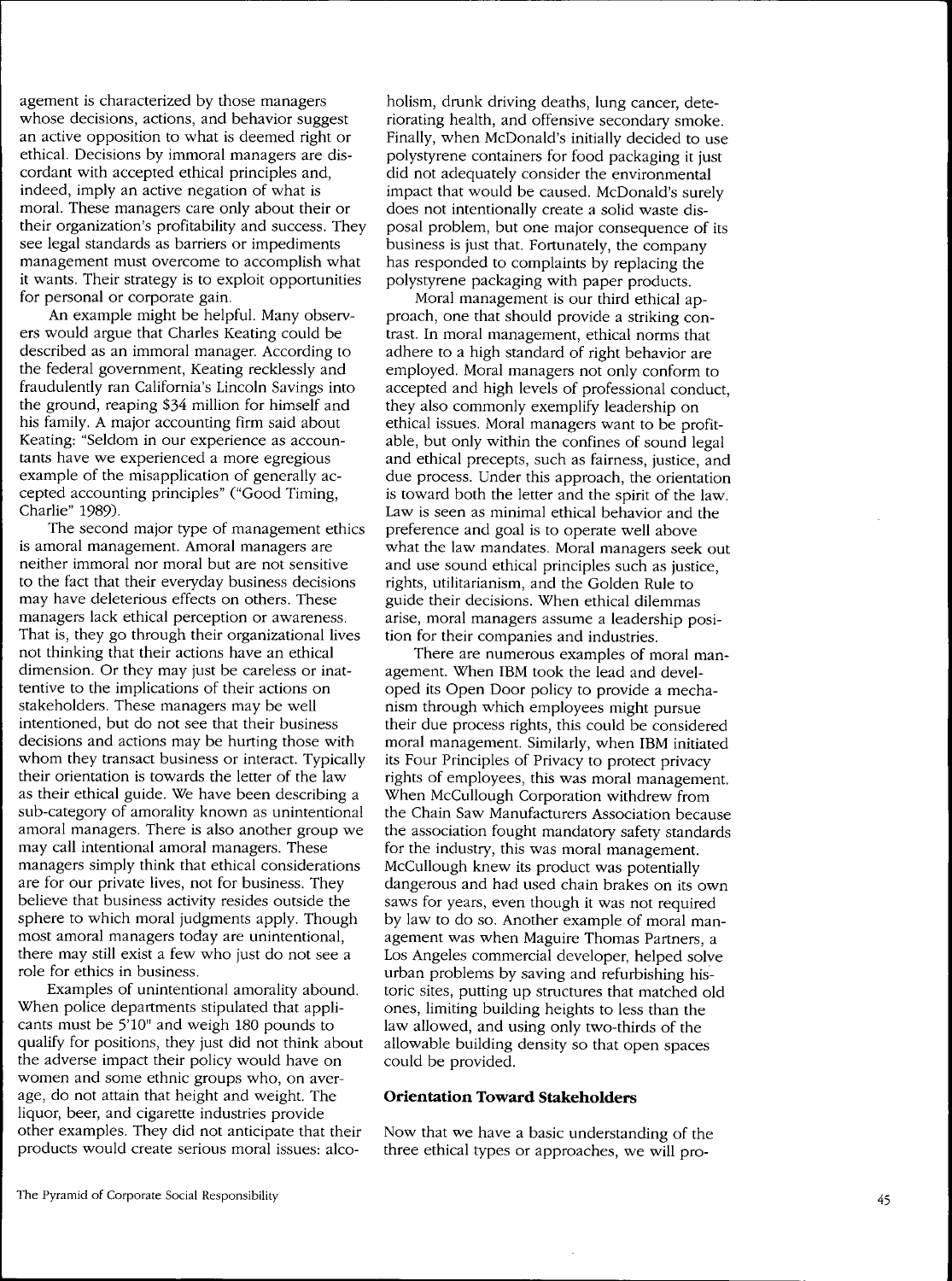pose profiles of what the likely stakeholder orientation might be toward the major stakeholder groups using each of the three ethical approaches. Our goal is to accentuate the moral management approach by contrasting it with the other two types.

Basically, there are five major stakeholder groups that are recognized as priorities by most firms, across industry lines and in spite of size or location: owners (shareholders), employees, customers, local communities, and the society-atlarge. Although the general ethical obligation to

each of these groups is essentially identical (protect their rights, treat them with respect and fairness), specific behaviors and orientations arise because of the differing nature of the groups. In an attempt to flesh out the character and salient features of the three ethical types and their stakeholder orientations. **Figures 5** and **6** summarize the orientations these three types might assume with respect to four of the major stakeholder groups. Because of space constraints and the general nature of the society-at-large category, it has been omitted.

#### **Figure 5 Three Moral Types and Orientation Toward Stakeholder Groups: Owners and Employees**

| Type of Management | Orientation Toward Owner/Shareholder Stakeholders                                                                                                                                                                                                                                                                                                                                                                                                         |
|--------------------|-----------------------------------------------------------------------------------------------------------------------------------------------------------------------------------------------------------------------------------------------------------------------------------------------------------------------------------------------------------------------------------------------------------------------------------------------------------|
| Immoral Management | Shareholders are minimally treated and given short shrift. Focus is on<br>maximizing positions of executive groups-maximizing executive com-<br>pensation, perks, benefits. Golden parachutes are more important than<br>returns to shareholders. Managers maximize their positions without share-<br>holders being made aware. Concealment from shareholders is the operat-<br>ing procedure. Self-interest of management group is the order of the day. |
| Amoral Management  | No special thought is given to shareholders; they are there and must be<br>minimally accommodated. Profit focus of the business is their reward. No<br>thought is given to ethical consequences of decisions for any stakeholder<br>group, including owners. Communication is limited to that required by<br>law.                                                                                                                                         |
| Moral Management   | Shareholders' interest (short- and long-term) is a central factor. The best<br>way to be ethical to shareholders is to treat all stakeholder claimants in a<br>fair and ethical manner. To protect shareholders, an ethics committee of<br>the board is created. Code of ethics is established, promulgated, and made<br>a living document to protect shareholders' and others' interests.                                                                |
|                    |                                                                                                                                                                                                                                                                                                                                                                                                                                                           |
| Type of Management | Orientation Toward Employee Stakeholders                                                                                                                                                                                                                                                                                                                                                                                                                  |
| Immoral Management | Employees are viewed as factors of production to be used, exploited,<br>manipulated for gain of individual manager or company. No concern is<br>shown for employees' needs/rights/expectations. Short-term focus. Coer-<br>cive, controlling, alienating.                                                                                                                                                                                                 |
| Amoral Management  | Employees are treated as law requires. Attempts to motivate focus on<br>increasing productivity rather than satisfying employees' growing maturity<br>needs. Employees still seen as factors of production but remunerative<br>approach used. Organization sees self-interest in treating employees with<br>minimal respect. Organization structure, pay incentives, rewards all geared<br>toward short- and medium-term productivity.                    |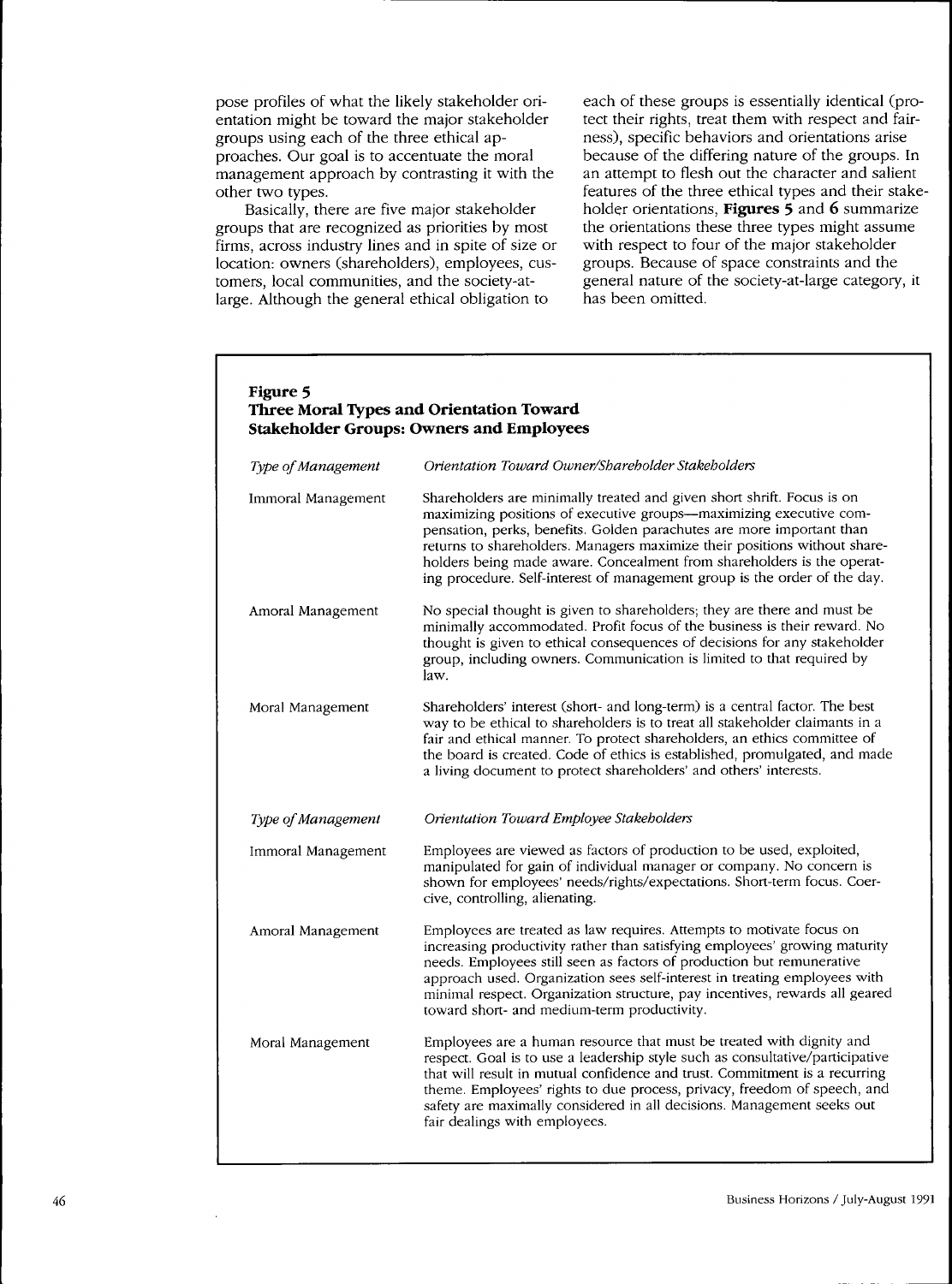By carefully considering the described stakeholder orientations under each of the three ethical types, a richer appreciation of the moral management approach should be possible. Our goal here is to gain a fuller understanding of what it means to engage in moral management and what this implies for interacting with stakeholders. To be sure, there are other stakeholder groups to which moral management should be directed, but again, space precludes their discussion here. This might include thinking of managers and nonmanagers as distinct categories of employees and would also embrace such groups as suppliers, competitors, special interest groups, government, and the media.

Though the concept of corporate social responsibility may from time to time I supplanted by various other focuses s as social responsiveness, social performance, hough the concept of corporate social responsibility may from time to time be supplanted by various other focuses such public policy, ethics, or stakeholder management, an underlying challenge for all is to define the kinds of responsibilities management and businesses have to the constituency groups with which they transact and interact most frequently. The pyramid of corporate social responsibility gives us a framework for understanding the evolving nature of the firm's economic, legal, ethical, and philanthropic performance. The implementation of these responsibilities may vary depending upon the firm's size, management's

#### **Figure 6 Three Moral Types and Orientation Toward Stakeholder Groups: Customers and Local Community**

| Type of Management | Orientation Toward Customer Stakeholders                                                                                                                                                                                                                                                                                                                                                                                                                                                           |
|--------------------|----------------------------------------------------------------------------------------------------------------------------------------------------------------------------------------------------------------------------------------------------------------------------------------------------------------------------------------------------------------------------------------------------------------------------------------------------------------------------------------------------|
| Immoral Management | Customers are viewed as opportunities to be exploited for personal or<br>organizational gain. Ethical standards in dealings do not prevail; indeed, an<br>active intent to cheat, deceive, and/or mislead is present. In all marketing<br>decisions—advertising, pricing, packaging, distribution—customer is taken<br>advantage of to the fullest extent.                                                                                                                                         |
| Amoral Management  | Management does not think through the ethical consequences of its deci-<br>sions and actions. It simply makes decisions with profitability within the<br>letter of the law as a guide. Management is not focused on what is fair<br>from perspective of customer. Focus is on management's rights. No consid-<br>eration is given to ethical implications of interactions with customers.                                                                                                          |
| Moral Management   | Customer is viewed as equal partner in transaction. Customer brings needs/<br>expectations to the exchange transaction and is treated fairly. Managerial<br>focus is on giving customer fair value, full information, fair guarantee, and<br>satisfaction. Consumer rights are liberally interpreted and honored.                                                                                                                                                                                  |
| Type of Management | Orientation Toward Local Community Stakeholders                                                                                                                                                                                                                                                                                                                                                                                                                                                    |
| Immoral Management | Exploits community to fullest extent; pollutes the environment. Plant or<br>business closings take fullest advantage of community. Actively disregards<br>community needs. Takes fullest advantage of community resources without<br>giving anything in return. Violates zoning and other ordinances whenever it<br>can for its own advantage.                                                                                                                                                     |
| Amoral Management  | Does not take community or its resources into account in management<br>decision making. Community factors are assumed to be irrelevant to busi-<br>ness decisions. Community, like employees, is a factor of production. Legal<br>considerations are followed, but nothing more. Deals minimally with com-<br>munity, its people, community activity, local government.                                                                                                                            |
| Moral Management   | Sees vital community as a goal to be actively pursued. Seeks to be a lead-<br>ing citizen and to motivate others to do likewise. Gets actively involved<br>and helps institutions that need help-schools, recreational groups, philan-<br>thropic groups. Leadership position in environment, education, culture/arts,<br>volunteerism, and general community affairs. Firm engages in strategic<br>philanthropy. Management sees community goals and company goals as<br>mutually interdependent. |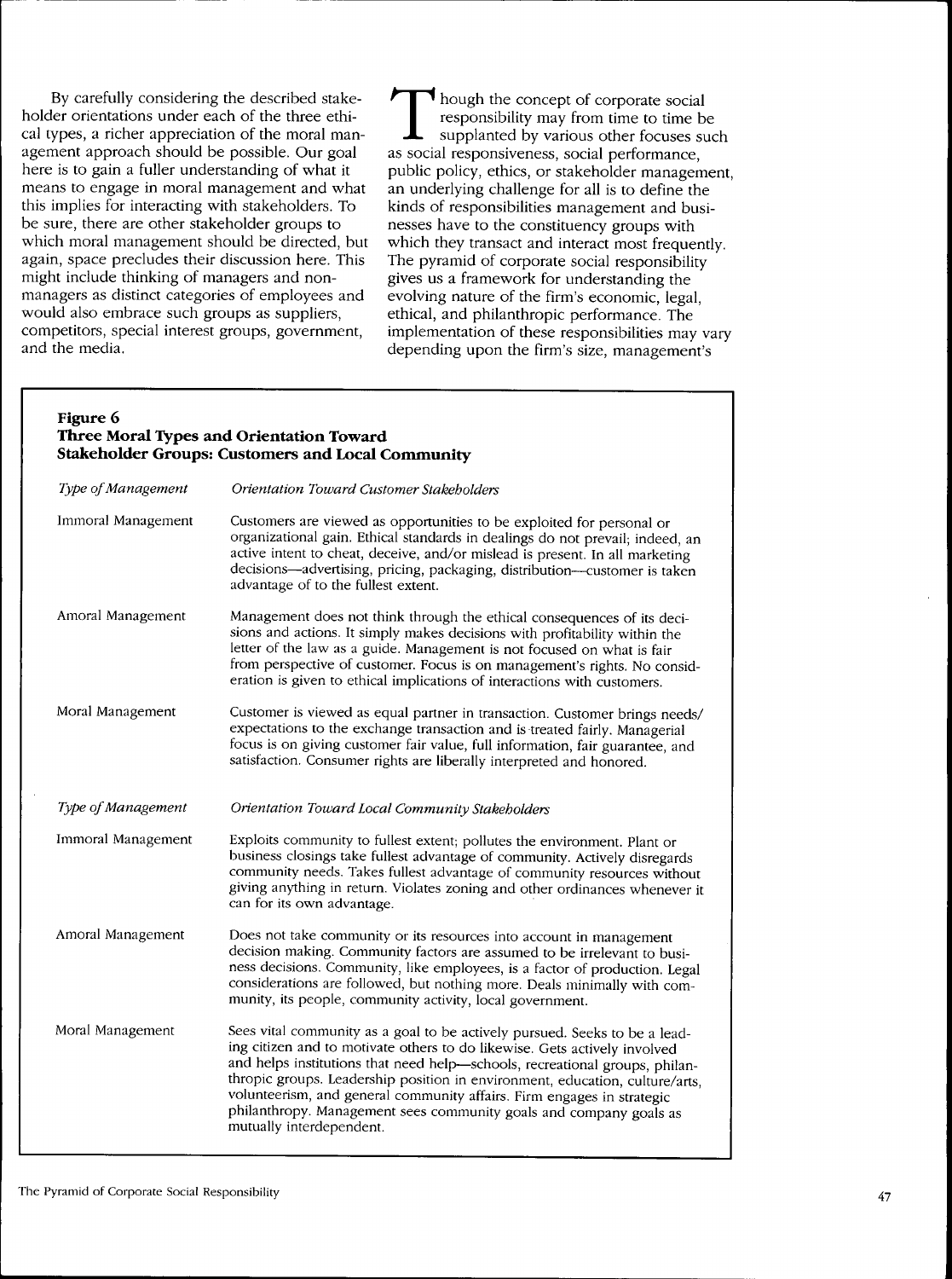philosophy, corporate strategy, industry characteristics, the state of the economy, and other such mitigating conditions, but the four component parts provide management with a skeletal outline of the nature and kinds of their CSR. In frank, action-oriented terms, business is called upon to: be profitable, obey the law, be ethical, and be a good corporate citizen.

The stakeholder management perspective provides not only a language and way to personalize relationships with names and faces, but also some useful conceptual and analytical concepts for diagnosing, analyzing, and prioritizing an organization's relationships and strategies. Fffective organizations will progress beyond stakeholder identification and question what opportunities and threats are posed by stakeholders; what economic, legal, ethical, and philanthropic responsibilities they have; and what strategies, actions or decisions should be pursued to most effectively address these responsibilities. The stakeholder/responsibility matrix provides a template management might use to organize its analysis and decision making.

Throughout the article we have been building toward the notion of an improved ethical organizational climate as manifested by moral management. Moral management was defined and described through a contrast with immoral and amoral management. Because the business landscape is replete with immoral and amoral managers, moral managers may sometimes be hard to find. Regardless, their characteristics have been identified and, most important, their perspective or orientation towards the major stakeholder groups has been profiled. These stakeholder orientation profiles give managers a conceptual but practical touchstone for sorting out the different categories or types of ethical (or not-so-ethical) behavior that may be found in business and other organizations.

It has often been said that leadership by example is the most effective way to improve business ethics. If that is true, moral management provides a model leadership perspective or orientation that managers may wish to emulate. One great fear is that managers may think they are providing ethical leadership just by rejecting immoral management. However, amoral management, particularly the unintentional variety, may unconsciously prevail if managers are not aware of what it is and of its dangers. At best, amorality represents ethical neutrality, and this notion is not tenable in the society of the 1990s. The standard must be set high, and moral management provides the best exemplar of what that lofty

**Xi. -**

÷,

standard might embrace. Further, moral management, to be fully appreciated, needs to be seen within the context of organization-stakeholder relationships. It is toward this singular goal that our entire discussion has focused. If the "good society" is to become a realization, such a high expectation only naturally becomes the aspiration and preoccupation of management.  $\Box$ 

#### **References**

R.W. Ackerman and R.A. Bauer, *Corporate Social Responsiveness (Reston,* Va.: Reston Publishing Co, 1976).

A.B. Carroll, "A Three-Dimensional Conceptual Model of Corporate Social Performance," *Academy of Management Review, 4,* 4 (1979): 497-505.

A.B. Carroll, "In Search of the Moral Manager," *Business Horizons,* March-April 1987, pp. 7-15.

Committee for Economic Development, *Social Responsibilities of Business Corporations* (New York: CED, 1971).

K. Davis, "Can Business Afford to Ignore its Social Responsibilities?" *California Management Review, 2,* 3 (I960): 70-76:

R. Eelis and C. Walton, *Conceptual Foundations of Business* (Homewood, Ill.: Richard D. Irwin, 1961).

"Good Timing, Charlie," *Forbes,* November 27, 1989, pp. 140-144.

W.C. Frederick, "From CSR, to CSR<sub>3</sub>: The Maturing of Business and Society Thought," University of Pittsburgh Working Paper No. 279, 1978.

M. Friedman, "The Sociai Responsibility of Business Is to Increase its Profits," *New York Times,* September 13, 1970, pp. 122-126.

S.P. Sethi, "Dimensions of Corporate Sociai Responsibility," California Management Review, 17, 3 (1975): 58-64.

l,

**Archie B. Carroll** is Robert W, Scherer Professor of Management and Corporate Public Affairs at the College ot Business Administration, University of Georgia, Athens.